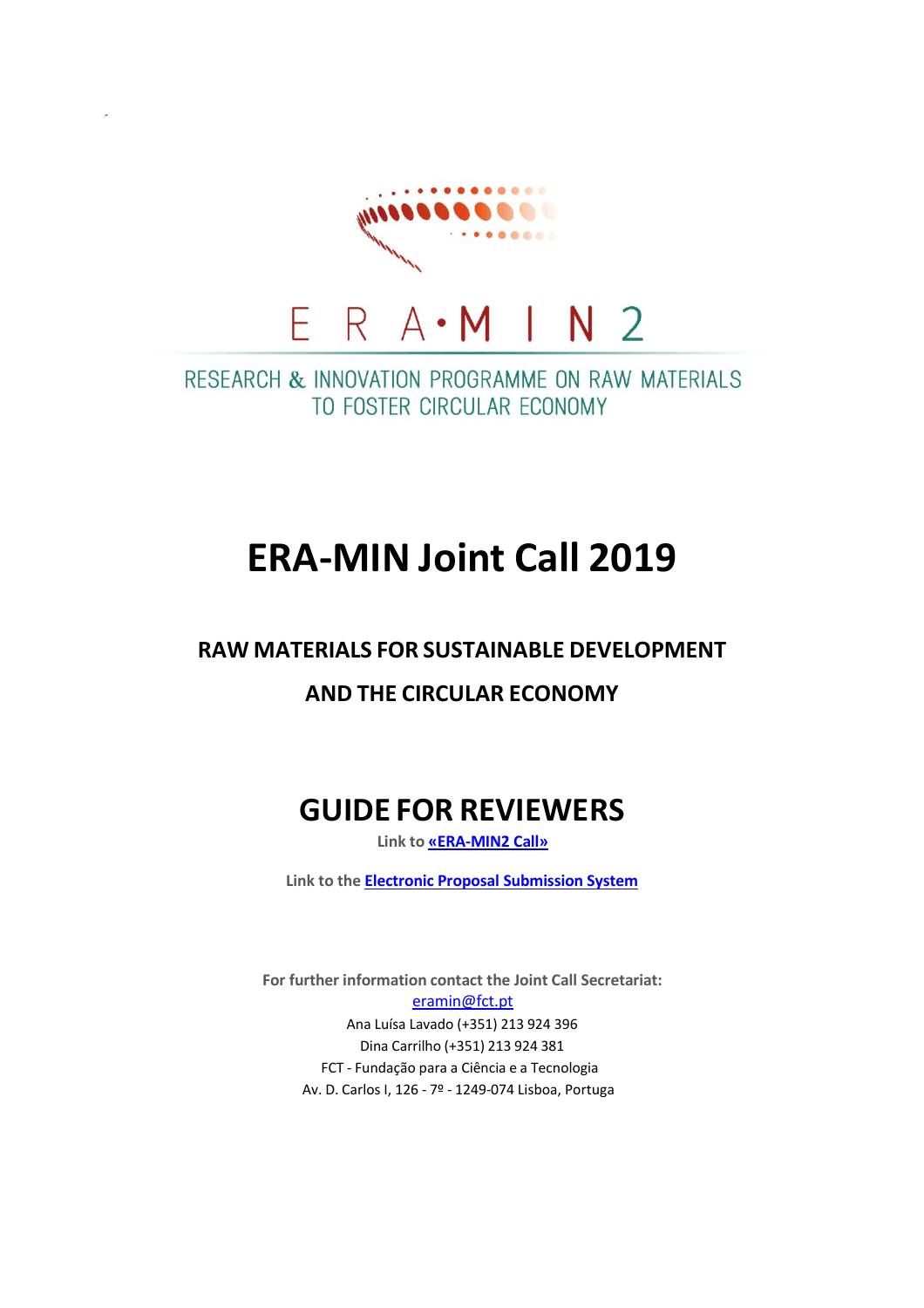# **Table of Contents**

| 1.  |  |  |
|-----|--|--|
| 2.  |  |  |
| 3.  |  |  |
| 4.  |  |  |
| 5.  |  |  |
| 6.  |  |  |
| 7.  |  |  |
| 8.  |  |  |
| 9.  |  |  |
| 10. |  |  |
|     |  |  |
|     |  |  |
|     |  |  |
|     |  |  |
|     |  |  |
|     |  |  |
|     |  |  |
|     |  |  |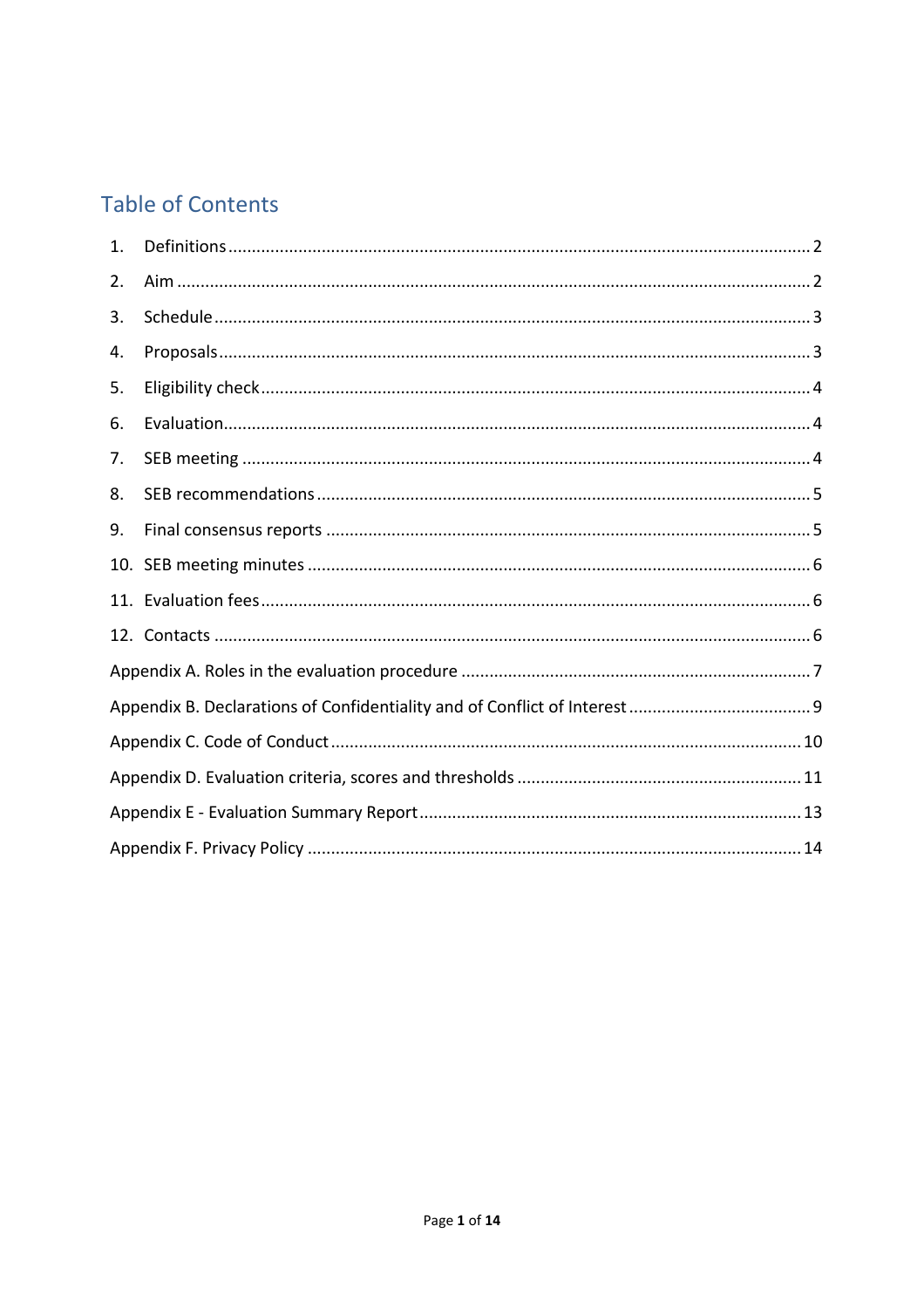#### <span id="page-2-0"></span>**1. Definitions**

**Applicant:** is a legal entity, represented by a Lead Researcher that forms a consortium at the stage of proposal submission.

**Beneficiary**: is a legal entity, represented by a Lead Researcher, member of a consortium selected for funding that receive financial support from the respective national/regional Funding Organisation.

**Call**: Refers to the ERA-MIN Joint Call 2019 opening on November 28, 2019 with a total budget of €10 303 000.

**Call Steering Committee (CSC)**: Comprises representatives of the Funding Organisations that have committed national/regional funds to support the selected R&I projects. It supervises the whole Call procedure and agrees on the final list of proposals recommended for funding. It supervises the activities of the Joint Call Secretariat.

**Consortium**: Group of legal entities, each represented by a Lead Researcher, that are part of a joint collaborative R&I project proposal submitted to the Call or a project selected for funding.

**Coordinator:** One partner of the consortium represented by a Lead Researcher, who will be responsible for the internal scientific management of the project, intellectual property rights management, project reporting towards the JCS and CSC and will represent the consortium externally.

**Funding Organisations**: are responsible for providing funding under relevant rules and regulations to the beneficiaries from the respective country/region.

**Joint Call Secretariat (JCS)**: Is responsible for the implementation of the Call and the follow-up phase until the funded projects and all reporting requirements have ended. All submitted proposals will be collected by the JCS, which makes them available to the CSC and the reviewers of the Scientific Evaluation Board. The JCS handles the communication with the applicants, reviewers, CSC and beneficiaries. The JCS is hosted by FCT (Foundation for Science and Technology), in Lisbon (Portugal) with the support of Ptj (Germany) regarding the ESS.

**Key Personnel:** is a team member person of an applicant or a beneficiary.

**Lead Researcher**: is the main responsible person of a legal entity and is the contact point with the corresponding national/regional Funding Organisation and the JCS.

**Partners**: legal entities, each represented by a Lead Researcher within a department or institute from universities, research organisations, companies, etc., forming a consortium.

**Scientific Evaluation Board (SEB)**: Panel of internationally independent recognised scientific experts responsible for the quality assessment of the submitted proposals. SEB members will not submit or participate in proposals within this Call and must sign declarations of confidentiality, conflict of interest, code of conduct and privacy policy.

#### <span id="page-2-1"></span>**2. Aim**

The aim of this document is to clarify to all reviewers involved in the evaluation process the purpose and procedures of different stages in the handling and assessment of the project proposals for the ERA-MIN Joint Call 2019. This document will clarify the roles and mandates of the different groups involved at the different stages. It will also show how to interpret the evaluation criteria.

ERA-MIN 2 takes all formal decisions of funding or rejection based on the recommendation from the Scientific Evaluation Board (SEB) and consideration of available national/regional budgets.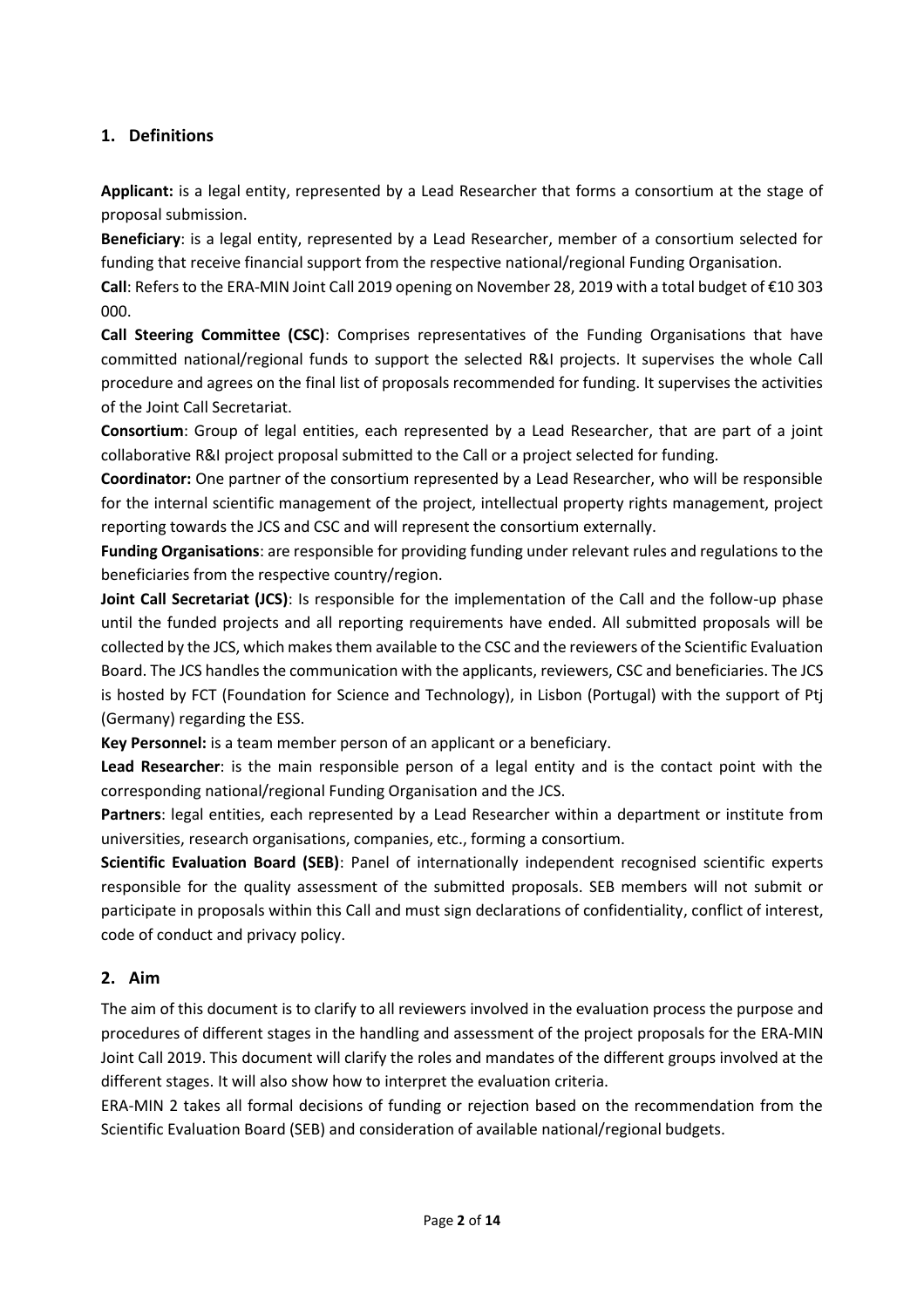#### <span id="page-3-0"></span>**3. Schedule**

The ERA-MIN Joint Call 2019 is a one-step call for proposals. The detailed time schedule of the evaluation process can be consulted in *Table 1.*

| <b>Activity/Step</b>                                                                                                            | Due date                    |
|---------------------------------------------------------------------------------------------------------------------------------|-----------------------------|
| Call text publication                                                                                                           | November 15, 2019           |
| Call for proposals opens                                                                                                        | November 28, 2019           |
| Call for proposals closes                                                                                                       | March 12, 2020 at 17:00 CET |
| Eligibility check of the proposals by the Joint Call Secretariat                                                                | March 26, 2020              |
| National/regional eligibility check of the proposals by the funding<br>organisations (latest date)                              | April 14, 2020              |
| Communication of results to non-eligible applicants                                                                             | April 16, 2020              |
| Final allocation of proposals to SEB members by the Chairperson<br>with the support of the co-chairperson                       | April 20, 2020              |
| Submission of remote individual assessment of proposals by SEB<br>members through the Electronic Submission System (ESS)        | May 15, 2020                |
| Submission of draft consensus evaluation reports by rapporteurs<br>through the ESS                                              | May 25, 2020                |
| Scientific Evaluation Board (SEB) meeting to establish the ranking list<br>of proposals recommended for funding (webconference) | June 4-5, 2020              |
| Submission of final consensus evaluation reports by the rapporteurs<br>on the ESS                                               | June 5, 2020                |
| Call Steering Committee meeting to select proposals recommended<br>for funding                                                  | June 15, 2020 or later      |
| <b>Communication of Call results</b>                                                                                            | June 30, 2020 or later      |
| Recommended latest date for project start                                                                                       | December 1, 2020            |

#### **Table 1 – Time schedule the Call and evaluation procedures**

#### <span id="page-3-1"></span>**4. Proposals**

The proposals consist of an application form with the following information:

- **Coordinator and partner data (including the 3 key personnel)**;
- **Project data**;
- **Proposal Technical Description** (**Form A**) that includes a **Financial plan,** Gantt chart, references and ethics issue table;
- **Curriculum Vitae** of 3 key personnel maximum per partner;
- **Form B - Statement of Commitment** from each partner requesting funding;
- **Form C - Statement of Own Funding**, only in the case of partners not requesting any funding.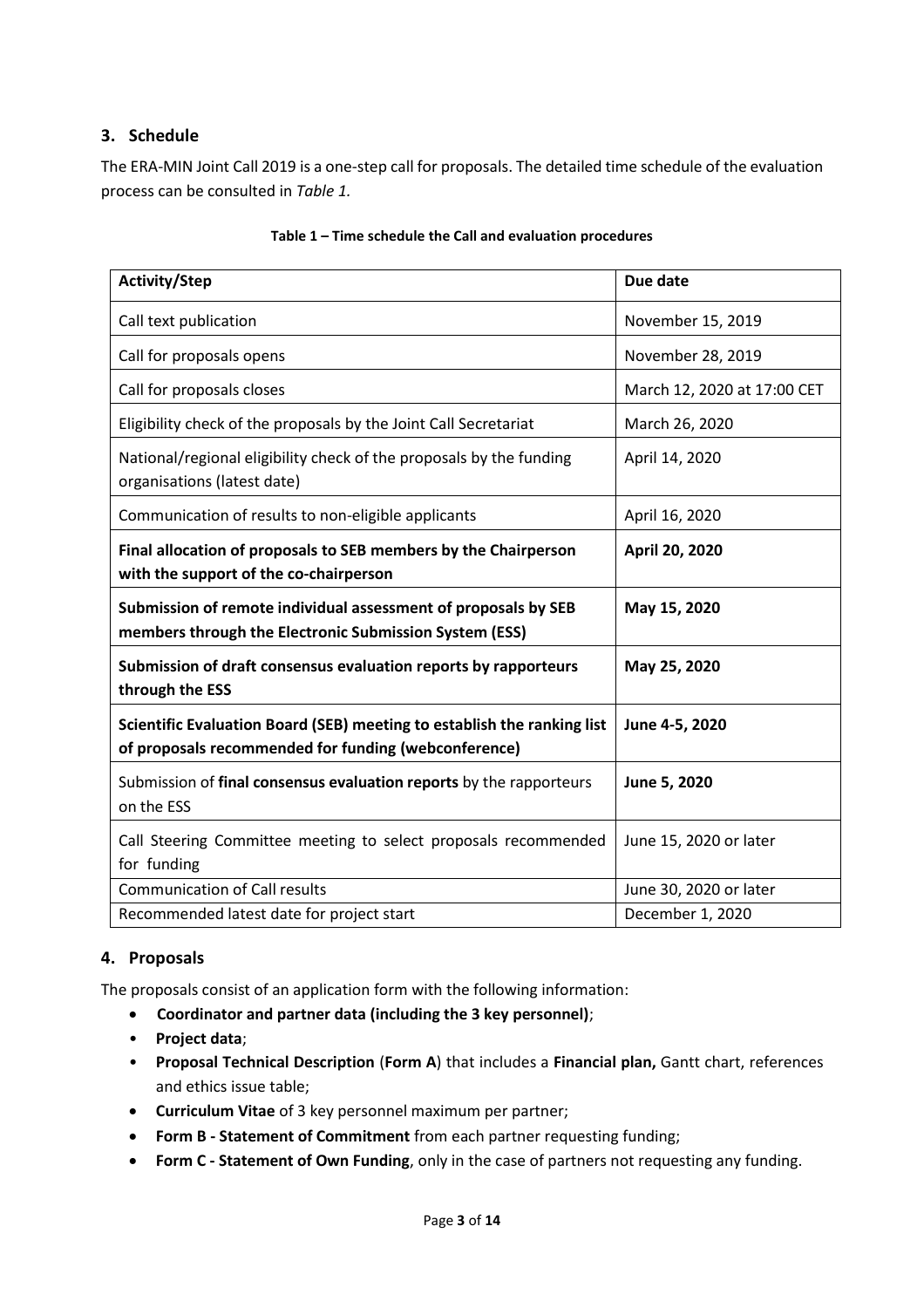#### <span id="page-4-0"></span>**5. Eligibility check**

The JCS and the national/regional funding organisations will check the eligibility of the submitted proposals in accordance with the Call Text.

#### <span id="page-4-1"></span>**6. Evaluation**

Proposals that pass the eligibility check will be assessed by the SEB members. Proposals will be distributed to reviewers no later than April 20<sup>th</sup> through the ERA-MIN Electronic Submission and Evaluation System [\(https://www.submission-era-min.eu/call3/evaluator-login](https://www.submission-era-min.eu/call3/evaluator-login) ).

Each SEB member must sign the declarations of confidentiality and of conflict of interest, as well as the code of conduct and privacy policy (Appendixes B and C), before having access to the proposals. A scanned copy of these signed declarations must be uploaded on the ESS before starting the individual remote evaluation of proposals.

Each proposal will be assigned to three reviewers from the SEB, one of which is appointed as rapporteur. Following the assignment of the proposals to the SEB members, and only after they have signed declarations of confidentiality and of conflict of interest, as well as the code of conduct and privacy policy, it proceeds as follows:

- 1. The reviewers' accounts will give them access to the summary and consortium team of their assigned proposals. It is of outmost importance to check immediately if a potential conflict of interest could exist. After declaring the non-existence of a conflict of interest (see Appendix B) for a particular proposal, the reviewer will have access to that proposal. If the reviewer declares a conflict of interest for the proposal, he/she will not be able to access that proposal and must inform immediately the Joint Call Secretariat by e-mail (eramin@fct.pt).
- 2. Reviewers write evaluation reports according to the evaluation criteria and scoring system (Appendix D) and employing the Evaluation Summary Report (Appendix E). For each of the three main evaluation criterion scores from 0 to 5 (half-points are allowed) are awarded (Appendix D). It is important that the written statements are sufficiently detailed and that they are in line with the score. The evaluation reports should be finalised by the **15th of May 2020** on the ESS.
- 3. Rapporteurs must write a draft consensus evaluation report employing the Evaluation Summary Report (Appendix E) and score each individual criterion as the average of the marks given by the 3 reviewers (see scoring system defined in Appendix D). The overall proposal score is the sum of the individual criterion scores. The report is due on the **25 th of May** and must be submitted on the EES.
- 4. A week before the SEB meeting, the SEB members will perform a screening of the proposals to identify possible conflicts of interest. They will have access to the summary and consortium team of all proposals under evaluation and the rapporteur's reports. In addition to possible conflicts of interest declared in the ERA-MIN Electronic Evaluation System, **the members of the SEB must also declare them by e-mail to the JCS [\(eramin@fct.pt\)](mailto:eramin@fct.pt) before the SEB meeting.**
- 5. All SEB members attend the SEB meeting to discuss and consolidate the final consensus evaluation reports with the final scores and establish the ranking list of proposals recommended for funding. All the final consensus reports will be accessible to the CSC.
- 6. The final consensus evaluation reports will then be sent by the JCS to the proposal coordinators, who in turn distributes it to all partners of the consortium.

#### <span id="page-4-2"></span>**7. SEB meeting**

The SEB will hold one meeting for consensus discussion of proposals that marks the completion of the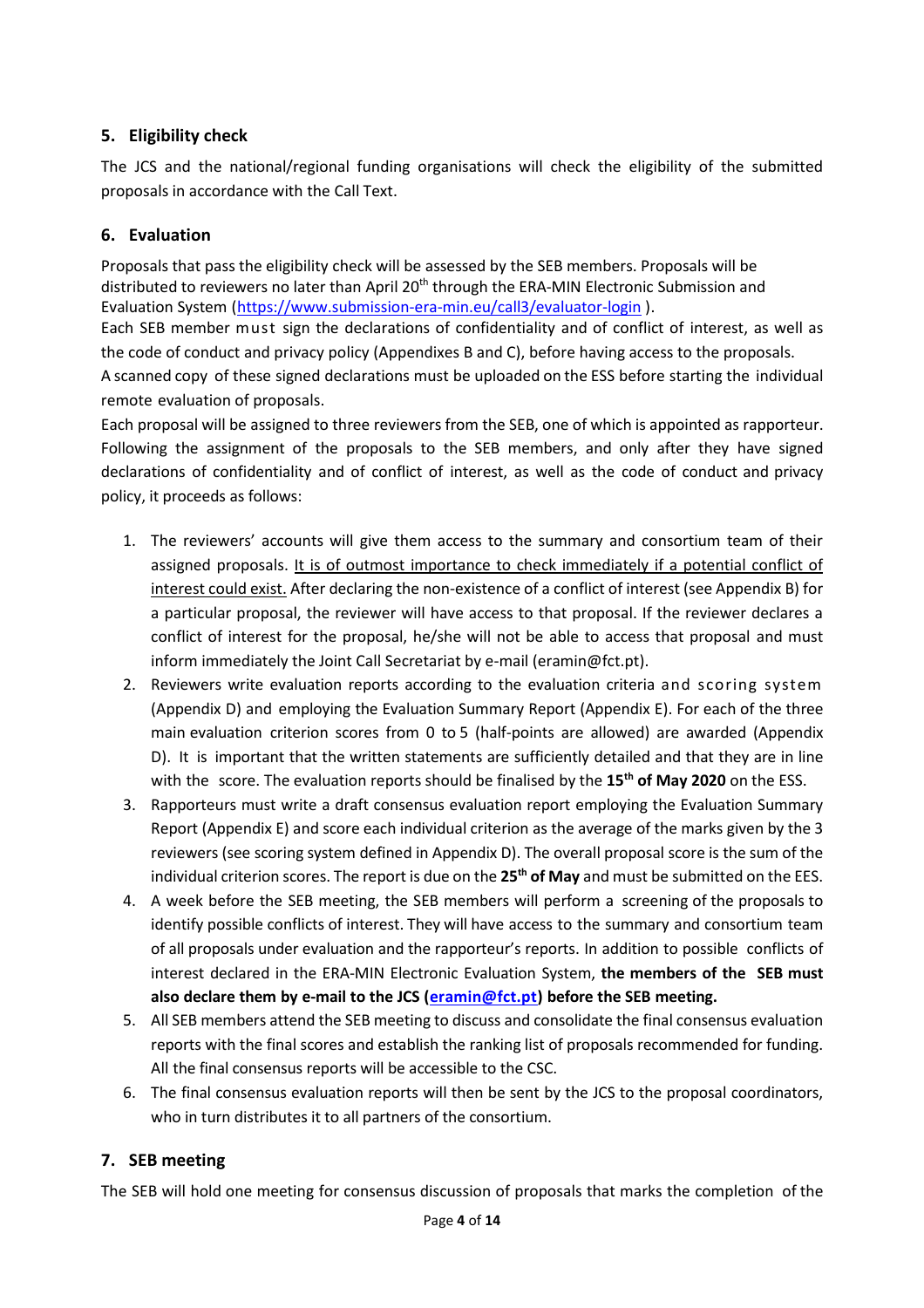evaluation procedure. The webmeeting will take place in the **4-5 th of June 2020**.

CSC's representatives may participate as observers. The JCS and the observers shall not participate in the debates of the SEB members.

At the SEB meeting the procedure is the following:

- 1. The rapporteur shortly summarises the content of the proposal and presents the results of the draft consensus evaluation report.
- 2. Each proposal will be discussed and depending on the outcome a new score may be agreed upon within the SEB.
- 3. The final score of each proposal will be given during the SEB meeting considering the average score of the individual evaluations and the coherence of each proposal with the evaluation criteria.
- 4. Thresholds will be applied to the scores (see Appendix D). Proposals not meeting the thresholds will not be recommended for funding and are not discussed further.
- 5. For all proposals at and above the threshold, the ranking list is established in an iterative process, starting with the marks agreed upon as stated in the consensus report.
- 6. The rapporteur for a given proposal writes the corresponding final consensus evaluation report, based on the discussion and the decisions taken during the SEB meeting.

The results of the evaluation process are thus:

- a final consensus evaluation report for each proposal, written by the rapporteur and agreed with all SEB members, including scores for each criterion and overall score; and
- a ranking list for all proposals at, or above, the threshold.

#### <span id="page-5-0"></span>**8. SEB recommendations**

The SEB recommendations for funding are elaborated collectively, preferably by consensus: unanimous agreement or consensus driven by majority. All members shall have the opportunity to formulate their own views.

In general, the voting procedure consists in votes by show of hands (if it is deemed necessary, a vote by secret ballot can be undertaken following similar rules):

- The chairperson formulates the rationale for the voting procedure.
- The participants to the voting procedure are those members of the SEB who did not declare any conflict of interest regarding the rationale of the voting procedure.
- The decision corresponds to the option that gathered at least a simple majority among members of the SEB taking part in the vote.
- In case of equality of votes, the vote of the chairperson counts for 2.

The chairperson and the co-chairperson, assisted by the JCS, keep record of the discussions and the ranking list. All this information is kept confidential and made accessible only to the members of the SEB, the JCS and the CSC.

#### <span id="page-5-1"></span>**9. Final consensus reports**

The final consensus evaluation reports are the main part of the minutes of the meeting, stating the relative position of the proposals on the ranking list. They will present the strengths and the weaknesses of the proposal (for each criterion) together with some general comments and recommendations. The report must be based on facts and solely on proposal content.

The report must be written in a correct, respectful and understandable language and should neither indicate nor suggest anything concerning personal information about the rapporteur and/or the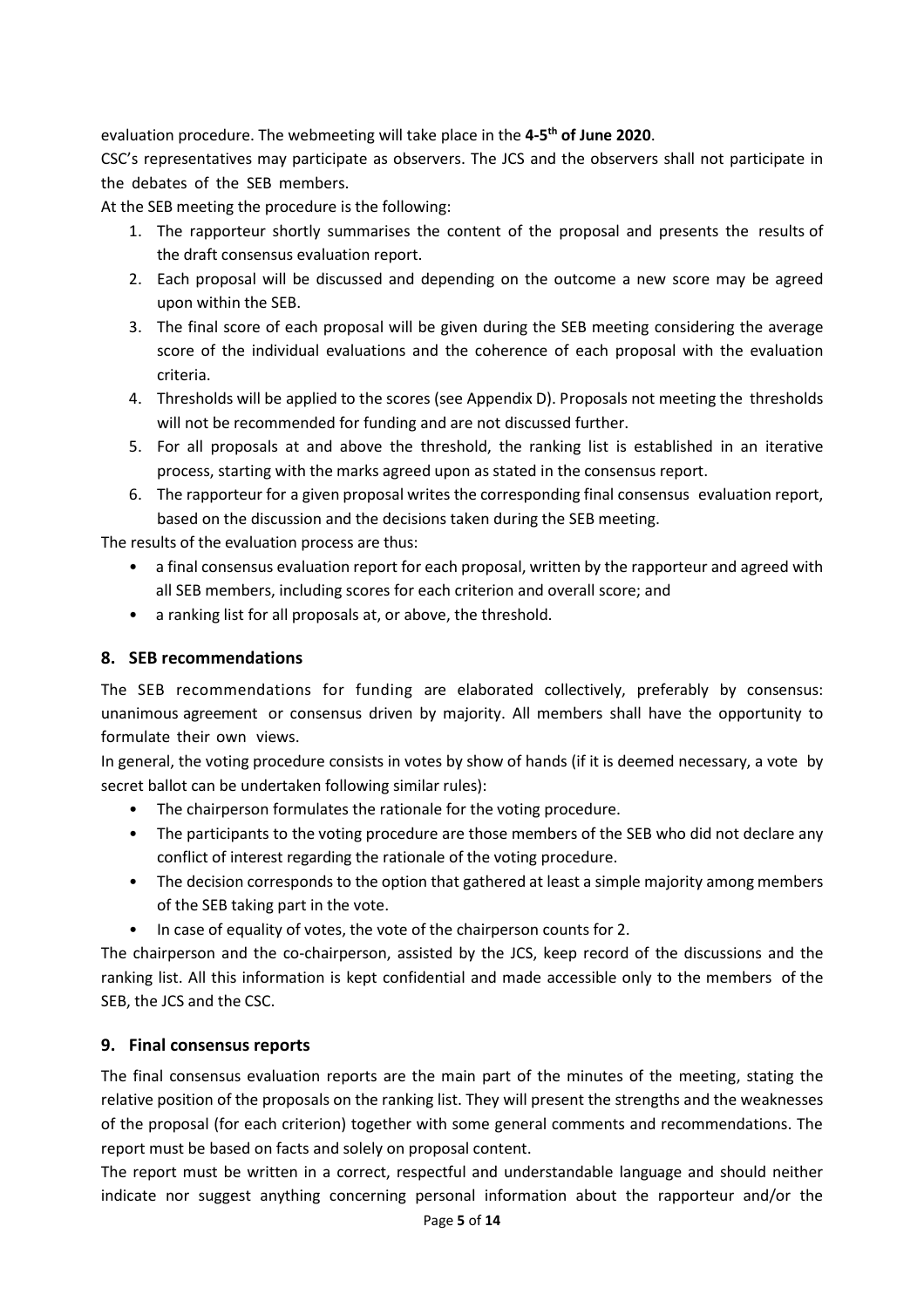reviewers.

When writing the final consensus evaluation reports, the SEB members shall:

- avoid comments that give a description or a summary of the application;
- must not copy parts (sentence or paragraphs) of the others reviewers' report;
- avoid the use of the first person or equivalent: "I think…" or "This reviewer finds…";
- always use dispassionate and analytical language: avoid dismissive statements about the applicants, the proposed science, or the scientific field concerned;
- avoid asking questions, as the applicants will not be able to answer them;
- evaluate the proposed work and not the work the SEB members consider should have been proposed.

At a later stage, the final consensus evaluation report is sent by the JCS to the coordinator, who in turn distributes it to all partners of the consortium.

#### <span id="page-6-0"></span>**10. SEB meeting minutes**

The minutes of the SEB meeting comprise, at least, the following information: date, participants, agenda, decisions, handling of conflicts of interest and final consensus evaluation reports. The JCS prepares the draft minutes, which are for sent for final approval by the chairperson. The minutes are not public and are shared only to the members of the SEB, the JCS and the CSC.

#### <span id="page-6-1"></span>**11. Evaluation fees**

The following expenses will be covered by ERA-MIN 2. The evaluation fees are subject to taxes<sup>1</sup>:

- 1000 € lump-sum fee for Chair
- 1000 € lump-sum fee for co-chair
- 100€ lump-sum fee for a SEB member that includes remote assessment of one proposal, up to 2 proposals as rapporteur and attendance to the SEB meeting. The total fee will be calculated based on the number of proposals individually assessed. The maximum fee is 600  $\epsilon$  for the remote assessment of 6 proposals.

#### <span id="page-6-2"></span>**12. Contacts**

Questions about the evaluation process are answered by the Joint Call Secretariat (JCS): E-mail: eramin@fct.pt Ana Luísa Lavado (+351) 213 924 396 Dina Carrilho (+351) 213 924 381

 $1$  The reviewer decides if the 25% tax will be charged in Portugal or if he/she declares that does not want to be charged in Portugal by signing a document called "Modelo 21".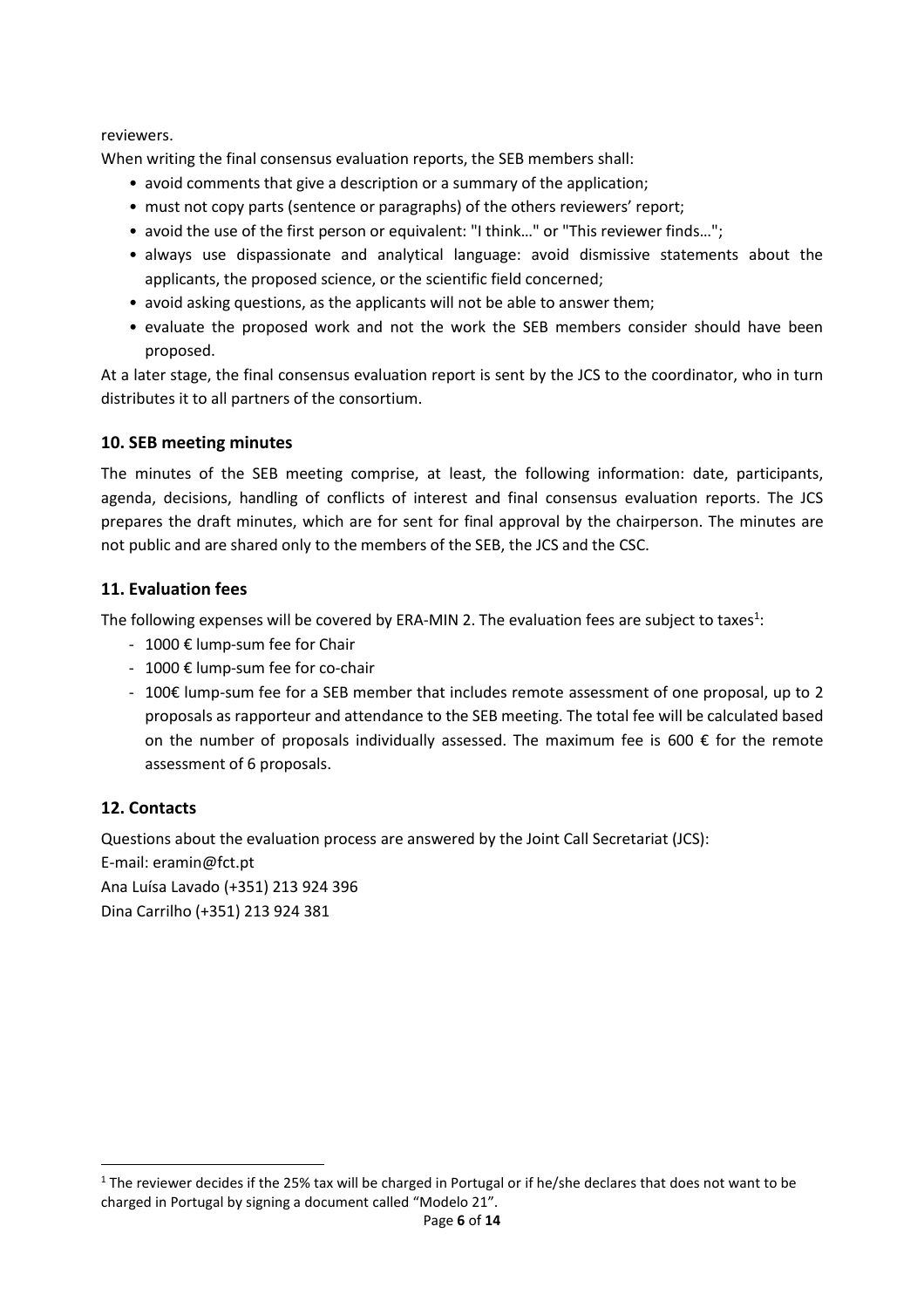#### <span id="page-7-0"></span>**Appendix A. Roles in the evaluation procedure**

#### **SEB Members**

The rapporteurs, as well as the chairperson and the co-chairperson, are SEB members.

- The chair and co-chair of the SEB will appoint three SEB members per proposal for the remote assessment, of which one will be assigned as rapporteur.
- All SEB members will participate in all the debates of the SEB meeting within the limits of conflict of interest rules.
- **Until one week prior to the SEB meeting**, **the SEB members should check if a potential conflict of interest could exist** and if not, **all the proposals and the respective draft evaluation reportsshould be read in advance of the SEB meeting.**
- At the SEB meeting, the members express her/his own view on the proposal evaluation after its introduction by the rapporteur.
- Another SEB member allocated to the same proposal may replace the rapporteur in his/her committed actions.

#### **Chairperson**

The chairperson organises the work of the SEB by consulting the co-chairperson and keeping the JCS informed about the process, meaning especially:

- Assigns, from the SEB, three reviewers to each proposal considering the proposal content and the reviewer expertise.
- Appoints one of the three reviewers of a proposal as the rapporteur.
- Lead the SEB meeting: ensure active, all-inclusive and rich participation; manage collective decision making and approval by the panel; decides upon the request of voting procedure taking into account that has to be an exceptional procedure.
- Ensure uniformity and consistency of attention to all proposals, coherence between evaluation comments and final scores and validates the rapporteur's summary.
- Request further information to the JCS, especially if a situation not foreseen in the present document arises.
- Validate the agenda proposed by the JCS, the minutes of the meeting and the consensus evaluation reports.
- Formulate suggestions or forward comments on the functioning of the SEB to the JCS.
- Launch a voting procedure, if at least 1/3 of the participating SEB members call for it.

#### **Co-chairperson**

- The co-chairperson is in copy of the mailing exchanges with the chairperson and the JCS and can provide advice spontaneously or upon solicitation.
- The co-chairperson acts in capacity as chairperson if the chairperson is unable (absence, conflict of interest) to ensure its prerogatives.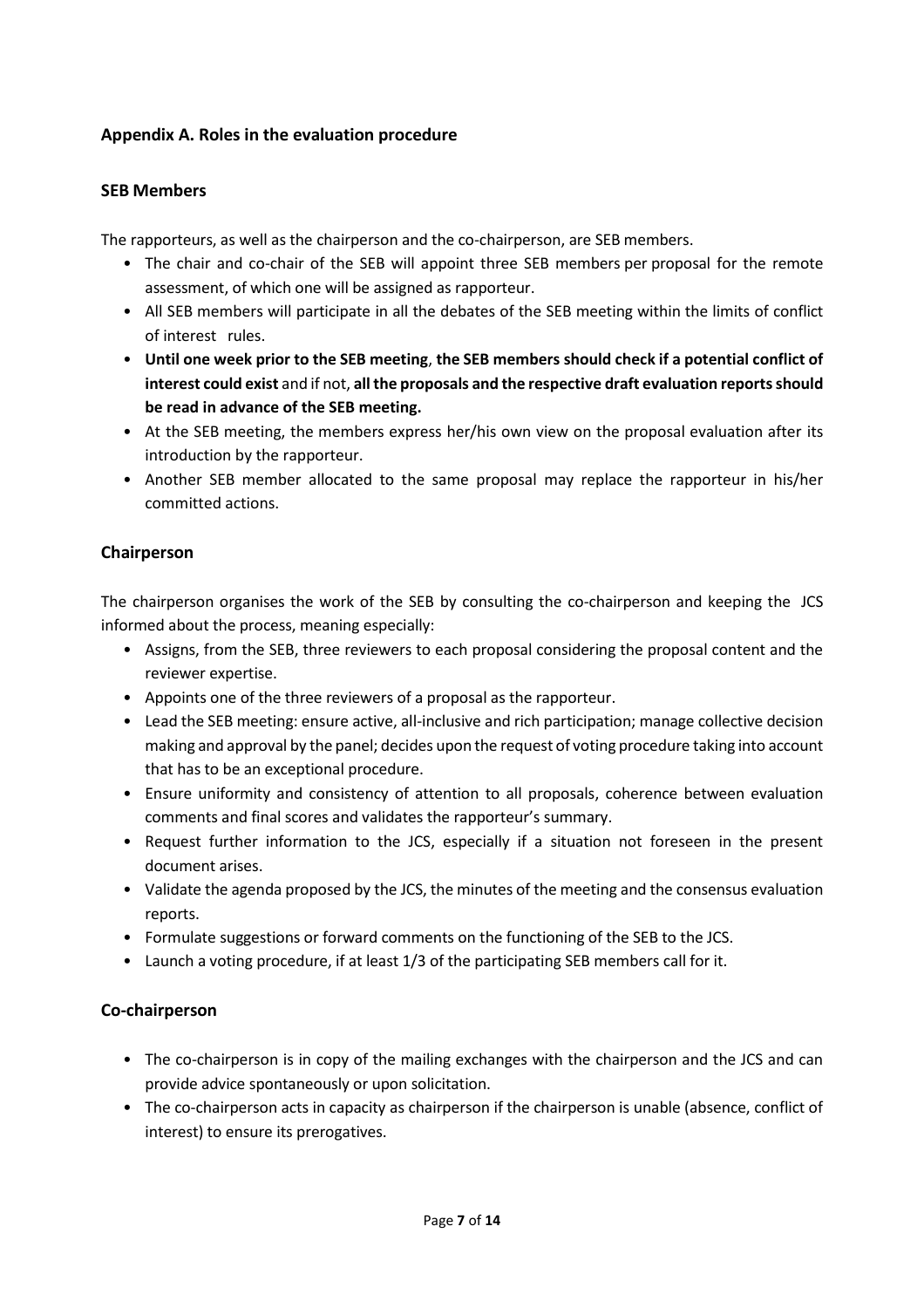#### **Rapporteurs**

- The rapporteurs evaluate the proposals in the same way as the other SEB members, i.e., based on the evaluation criteria they provide marks and written assessments employing the Evaluation Summary Report (see Appendix E), due on the **15th of May.**
- For each report allocated to him/ her by the SEB chair, read and assess the three individual reports (his/her own and of two more reviewers), appraise and make sense of the proposal in relation to the assessments and elaborates a draft consensus report, due on the **25 th of May**.
- **•** At the SEB meeting on 4-5<sup>th</sup> June, the rapporteurs shortly summarise the content of the proposals and present the draft consensus evaluation reports.
- The rapporteurs summarise the outcomes of the discussions after the other SEB members expressed their own views on the proposal's evaluation
- Before the end of the SEB meeting, the rapporteurs write the final consensus evaluation reports on the ESS.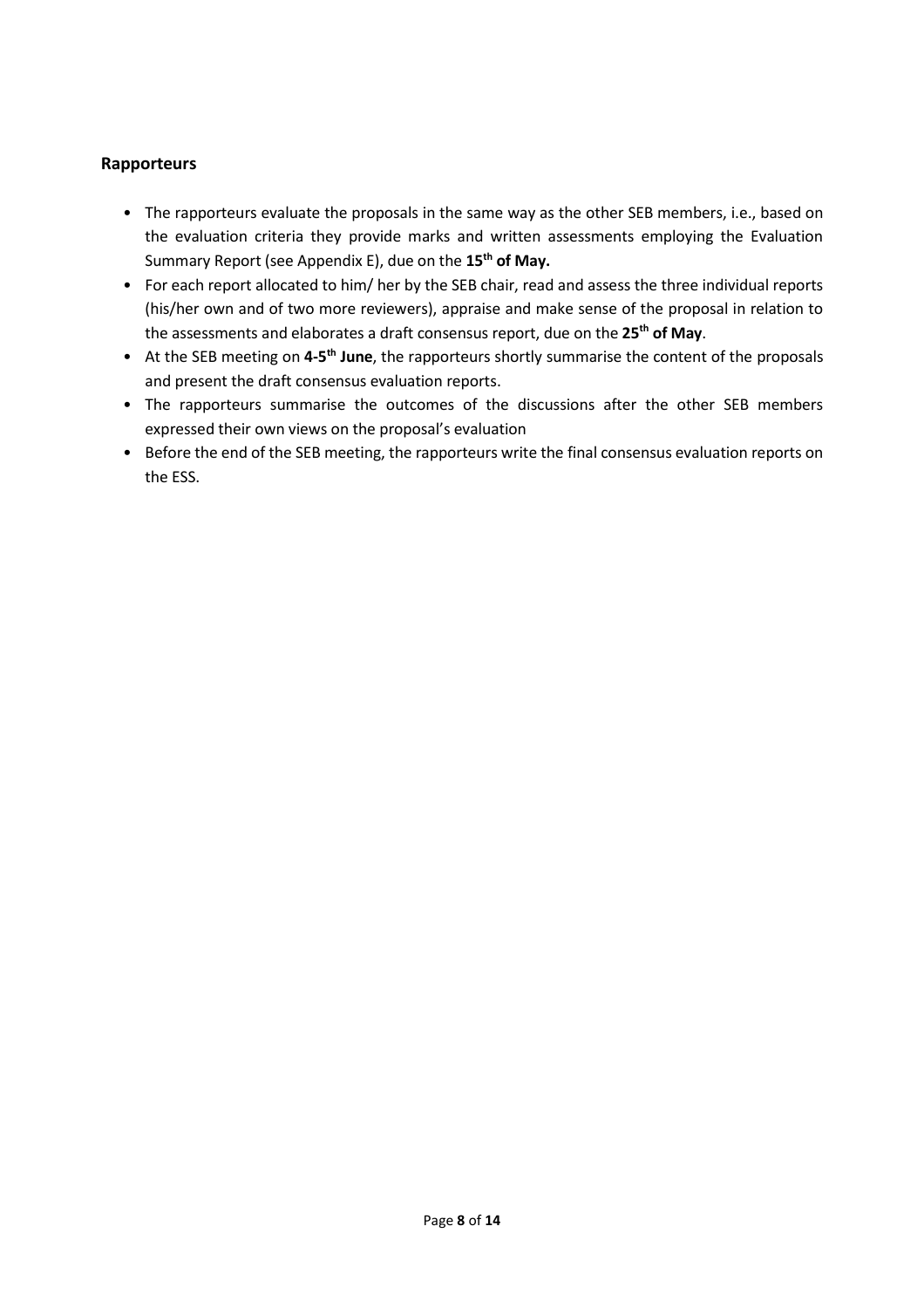#### <span id="page-9-0"></span>**Appendix B. Declarations of Confidentiality and of Conflict of Interest**

#### **1. Declaration of Confidentiality**

I undertake not to reveal any detail of the evaluation process and its outcomes or of any proposal submitted for evaluation. I understand that I will be held personally responsible for maintaining the confidentiality of any documents or electronic files sent and for returning, erasing or destroying all confidential documents or files upon completing the evaluation, unless otherwise instructed.

#### **2. Declaration of Conflict of Interest**

I will refrain from reviewing the proposal if a conflict of interest exists or could be perceived to exist. I understand that there is a conflict of interest if I stand to profit professionally, financially or personally from approval or rejection of the proposal; or if in the past five years I have published with, cooperated with or worked at the same research institution as the applicant or any of the project workers; If I have fundamental differences of scientific opinion with any applicant; or if I have close links with the applicant or any of the co-workers, either professional or private. If any such conflict of interest exists or arises, I will inform the JCS (eramin@fct.pt).

Your declaration on a potential conflict of interest will be treated in strict confidence by the JCS and *will under no circumstances be passed on to anybody else. There is no need to mention normal scientific contacts, for example at conferences or workshops.*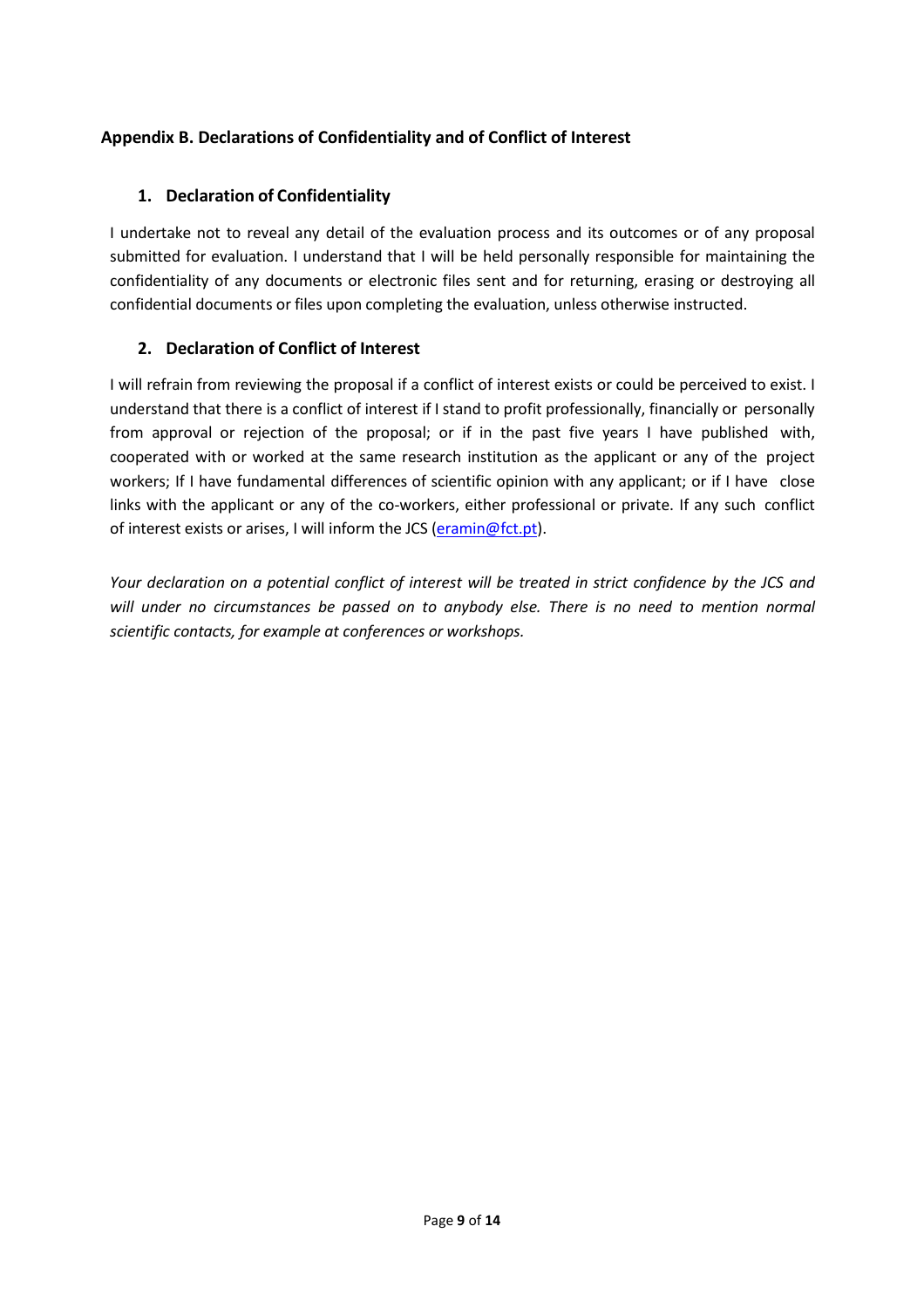#### <span id="page-10-0"></span>**Appendix C. Code of Conduct**

Fundamental principles of good research practice and peer-review are essential for research integrity. All parties involved directly or indirectly in the evaluation must ensure the transparency of the process as well as that the evaluation criteria are respected for all proposals and that the public funds are well used:

- SEB members are chosen for their technical or scientific expertise and in a manner to ensure that decisions taken by the SEB reflect a broad range of opinions. The role of the SEB is to ensure that consortia submitting projects of a similar quality have an equal chance of success.
- − All parties involved directly or indirectly in the evaluation must act objectively, with no selfinterested motives. They do not represent their company, country, organisation or establishment.
- − The SEB members shall evaluate the proposals based solely upon the information contained in the proposals.
- − Decisions must be taken collectively by the SEB after all arguments have been heard. Furthermore, decisions must be substantiated.
- − Opinions expressed during evaluation meetings as well as information which parties are the first to obtain have to be kept confidential. The substance of the SEB debates must remain secret and the individual positions must not be divulged (see Appendix B).
- − Minutes will be kept for those meetings during which decisions are reached. These minutes will be circulated to the meeting participants for verification. These minutes should not contain any information which could directly or indirectly identify which parties put forward which arguments.
- − SEB members should refrain in all cases from identifying experts to third parties, and from divulging any other element which could compromise their anonymity. Likewise, SEB members should not contact directly applicants.
- − With the exception of the chair and the co-chair, the SEB members cannot enter in any form of contact with other SEB members in relation with the ERA-MIN Call 2019 before the SEB meeting.
- − If any member is the object of any pressure whatsoever from a project applicant, she or he must notify immediately the JCS.
- − If there is a conflict of interest (see Appendix B), the concerned person must inform the JCS as soon as finding that a conflict exists. The necessary measures are taken to ensure that the related decision and discussion will not be biased or suspected to be so (e.g. by requesting the concerned person to leave the room when the proposal in question is being discussed).
- − The chairperson may, on his or her own initiative, consult the JCS in respect to a real or possible conflict of interests, which has been brought to his or her attention by any means whatsoever.
- − Conflicts of interests as well as the methods used to handle these situations should be included in the SEB meeting minutes.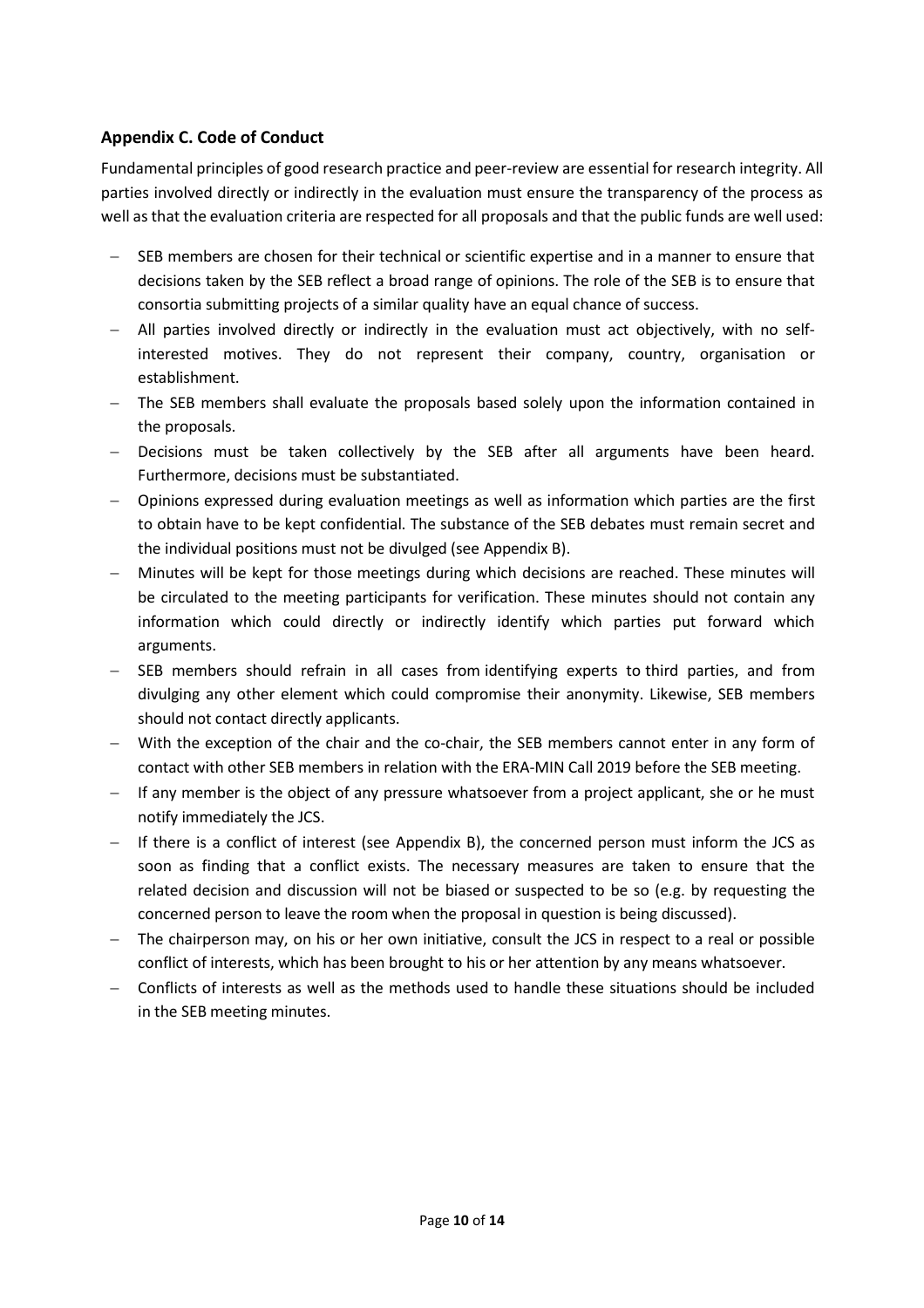#### <span id="page-11-0"></span>**Appendix D. Evaluation criteria, scores and thresholds**

The evaluation of proposals is based on the following three main evaluation criteria and sub-criteria:

- 1. SCIENTIFIC EXCELLENCE
	- $\triangleright$  Clarity and pertinence of the objectives;
	- $\triangleright$  Soundness of the concept, and credibility of the proposed methodology;
	- $\triangleright$  Extent that the proposed work is beyond the state of the art, and demonstrates innovation potential (e.g. ground-breaking objectives, novel concepts and approaches, new products, services or business and organisational models);
	- ➢ Appropriate consideration of interdisciplinary approaches and, where relevant, use of stakeholder knowledge;

#### 2. IMPACT

- $\triangleright$  The extent to which the outputs of the project would contribute at the European and/or International level to expected impacts in line with the integrated strategy proposed in the EU Raw Materials Initiative (RMI) and the Strategic Implementation Plan of the European Innovation Partnership (EIP) on Raw Materials;
- $\triangleright$  Any substantial impacts that would enhance innovation capacity, create new market opportunities, strengthen competitiveness and growth of companies, address issues related to barriers/obstacles, and any framework conditions such as regulation, standards, public acceptance, workforce considerations, financing of follow-up steps, cooperation of other links in the value chain, or bring other important benefits for society;
- $\triangleright$  Quality of the proposed measures to exploit and disseminate the project results (including management of IPR), and to manage research data where relevant;
- $\triangleright$  Quality of the proposed measures to communicate the project activities to different target audiences;
- $\triangleright$  Support the development of technological solutions and services for the implementation of the Strategic Implementation Plan of the European Innovation Partnership on Raw Materials.
- $\triangleright$  How well the project results will benefit both women and men (or contribute to a gender equal societal development)
- 3. QUALITY AND EFFICIENCY OF THE IMPLEMENTATION
	- $\triangleright$  Quality and effectiveness of the work plan, including extent to which the resources assigned to work packages are in line with their objectives and deliverables;
	- $\triangleright$  Appropriateness of the management structures and procedures, including risk and innovation management;
	- $\triangleright$  Quality and complementarity of the participants and extent to which the consortium as whole brings together the necessary expertise;
	- $\triangleright$  How well the team (key persons) is composed regarding gender distribution, as well as the distribution of power and influence between women and men
	- $\triangleright$  Appropriateness of the allocation of tasks, ensuring that all participants have a valid role and adequate resources in the project to fulfil that role.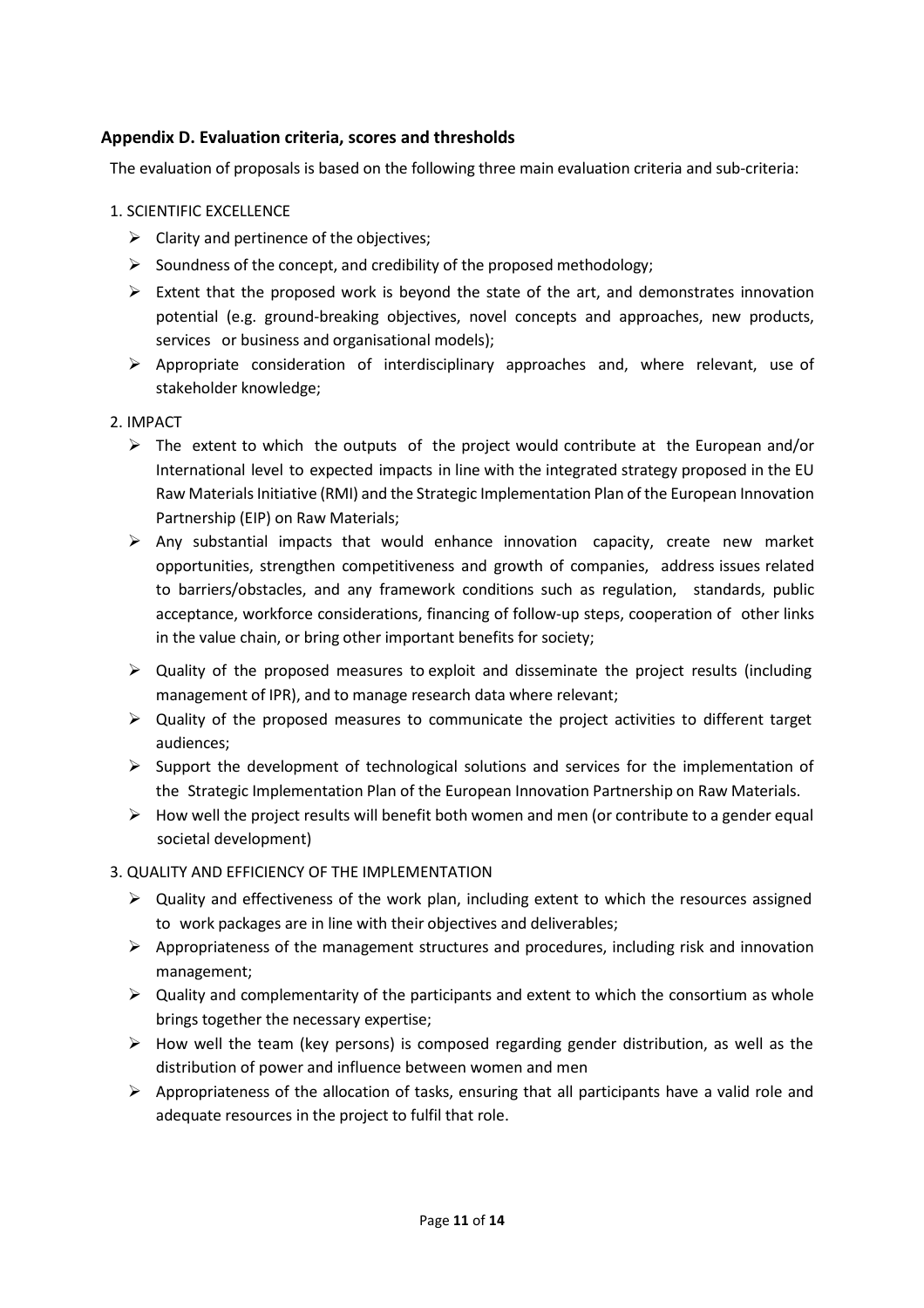Evaluation scores will be awarded to the three main evaluation criteria and not for the different subcriteria. Each main evaluation criterion is rated using the 0-5 scale (half-points are allowed):

**0** — The proposal fails to address the criterion or cannot be assessed due to missing or incomplete information (unless the result of an 'obvious clerical error').

**1— Poor**: the criterion is inadequately addressed or there are serious inherent weaknesses

**2—Fair**: the proposal broadly addresses the criterion but there are significant weaknesses

**3—Good**: the proposal addresses the criterion well but with a number of shortcomings

**4—Very good**: the proposal addresses the criterion very well but with a small number of shortcomings

**5—Excellen**t: the proposal successfully addresses all relevant aspects of the criterion; any shortcomings are minor.

Rapporteurs/Reviewers have to identify strengths and weaknesses for each main evaluation criterion and should provide context for their comments based on the application. There should be consistency between the numerical scores and written comments. Reviewers will be asked to score proposals as they were submitted, rather than on their potential if certain changes were to be made.

Each criterion will be scored out of 5 and the threshold for individual criterion will be 3. For each proposal, the overall rating (0-15) will be the sum of the individual criterion scores. The overall threshold for proposals, applying to the sum of the three individual scores, will be 10.

At the SEB meeting, a ranking list will be established for the proposals with overall rating at, or above, 10 and with all the main evaluation criterion scores at, or above, 3.

Proposals not meeting the thresholds will not be funded.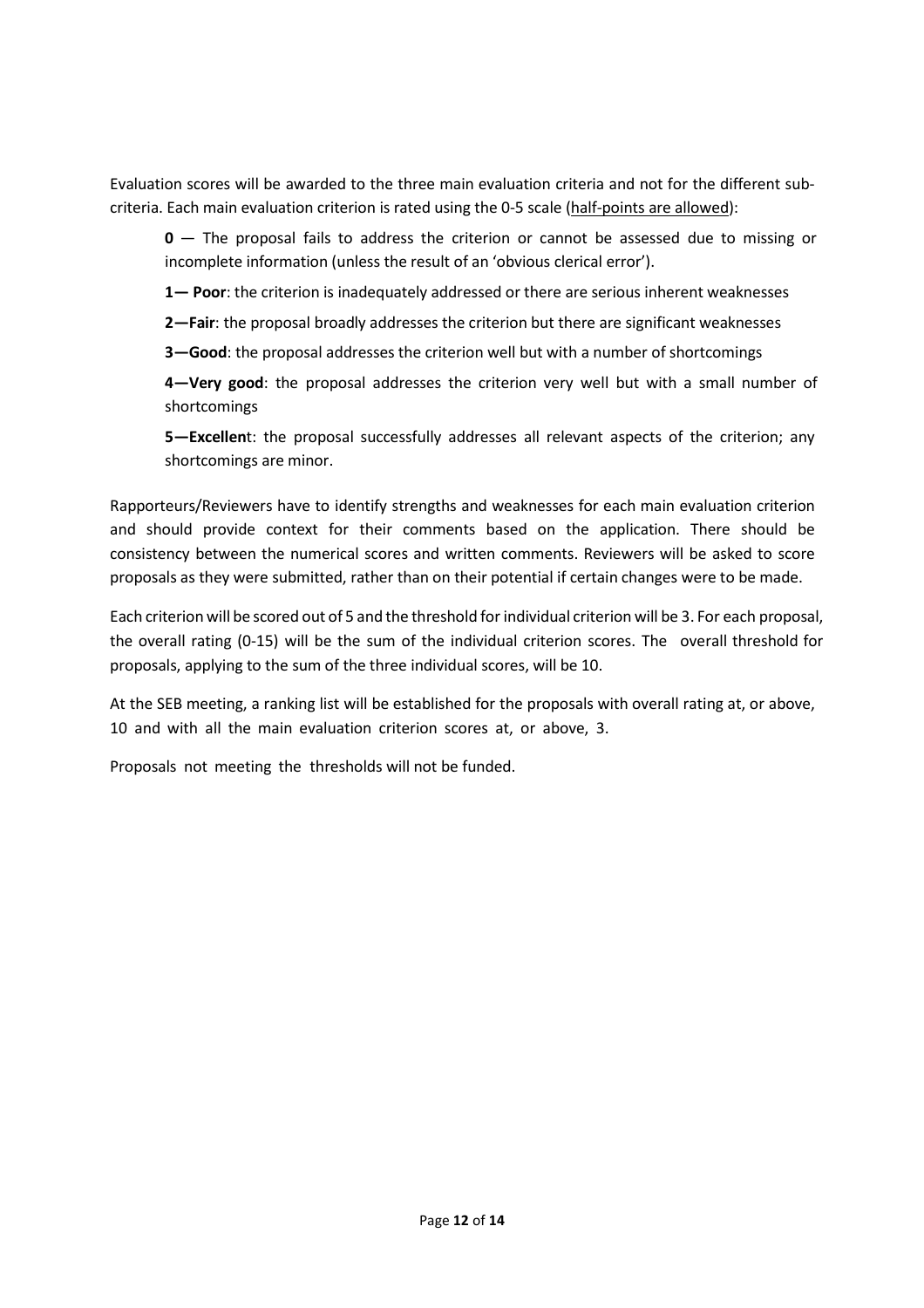#### <span id="page-13-0"></span>**Appendix E - Evaluation Summary Report**

#### **Criterion 1: Scientific excellence**

- $\triangleright$  Clarity and pertinence of the objectives;
- $\triangleright$  Soundness of the concept, and credibility of the proposed methodology;
- $\triangleright$  Extent that the proposed work is beyond the state of the art, and demonstrates innovation potential (e.g. ground-breaking objectives, novel concepts and approaches, new products, services or business and organisational models);
- $\triangleright$  Appropriate consideration of interdisciplinary approaches and, where relevant, use of stakeholder knowledge.

#### **Score (0-5):**

#### **Comments:**

#### **Criterion 2: Impact**

- $\triangleright$  The extent to which the outputs of the project would contribute at the European and/or International level to expected impacts in line with the integrated strategy proposed in the EU Raw Materials Initiative (RMI) and the Strategic Implementation Plan of the European Innovation Partnership (EIP) on Raw Materials;
- $\triangleright$  Any substantial impacts that would enhance innovation capacity, create new market opportunities, strengthen competitiveness and growth of companies, address issues related to barriers/obstacles, and any framework conditions such as regulation, standards, public acceptance, workforce considerations, financing of follow-up steps, cooperation of other links in the value chain, or bring other important benefits for society;
- $\triangleright$  Quality of the proposed measures to exploit and disseminate the project results (including management of IPR), and to manage research data where relevant;
- $\triangleright$  Quality of the proposed measures to communicate the project activities to different target audiences;
- $\triangleright$  Support the development of technological solutions and services for the implementation of the Strategic Implementation Plan of the European Innovation Partnership on Raw Materials;
- $\triangleright$  How well the project results will benefit both women and men (or contribute to a gender equal societal development).

#### **Score (0-5):**

**Comments:**